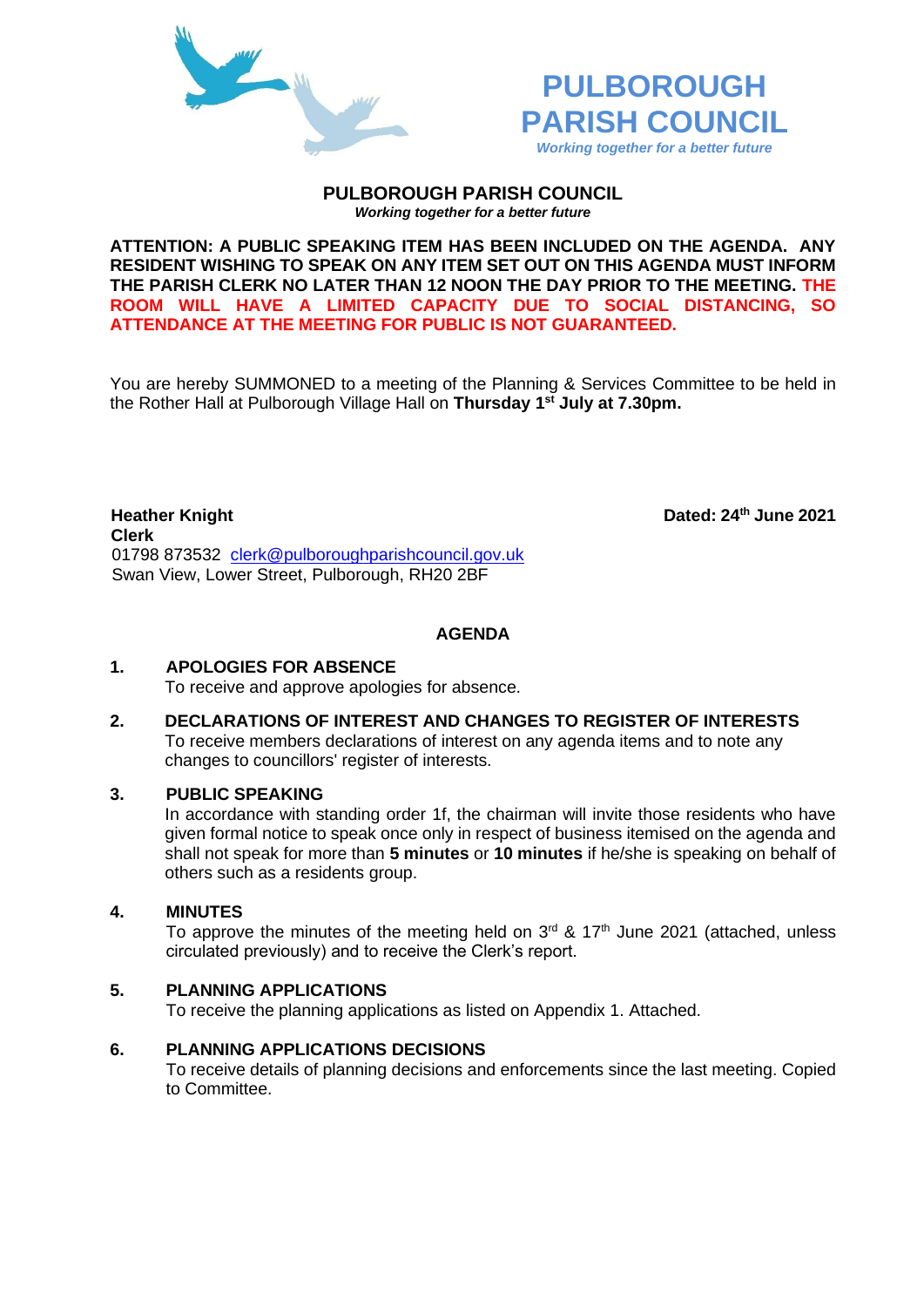# **7. A29 AREA BETWEEN CHURCH HILL AND SWAN BRIDGE**

To agree or change, if necessary, a draft email from Cllr. Kipp, to the Cabinet for Highways, cc Charlotte Kenyon, WS County Councillor, regarding the above. Copied to Committee.

# **8. SOUTHERN WATER NEW DRAFT DROUGHT PLAN CONSULTATON**

To receive and respond, if agreed, to the above consultation. The consultation can found at [https://www.southernwater.co.uk/droughtplan.](https://www.southernwater.co.uk/droughtplan) Copied to Committee. *Please come to the meeting with prepared responses.*

# **9. SALT BIN AUDIT**

To agree Councillors to carry out salt bin audit to be completed by Monday 16<sup>th</sup> August 2021. Copied to Committee.

## **10. CORRESPONDENCE**

To note items of correspondence and to give guidance to the Clerk, where necessary, in responding.

## **11. PAYMENTS**

To approve payments for signing (details to be circulated to members prior to meeting).